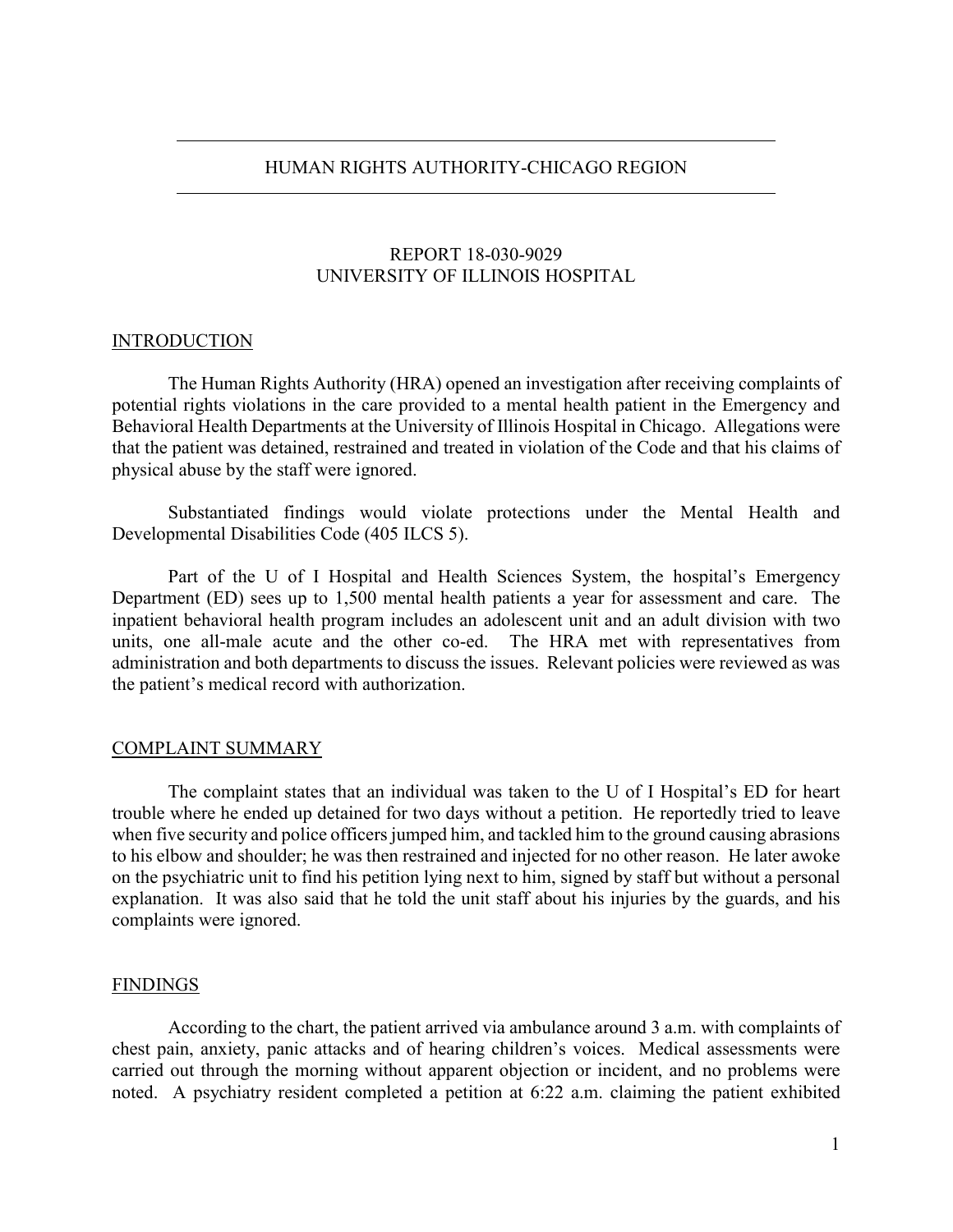paranoia of conspiracies and of people running after him. It was followed minutes later with a certificate by an ED physician who referenced the patient's paranoid delusions and occasional outbursts about people in the building wanting to shoot him.

The patient waited throughout the day while various facilities were contacted for admission without much success, and he seemed to grow agitated in the meantime according to nursing flowsheets. By 11:30 a.m. he was asking to leave, and security was put on standby. Entries at about 6:30 p.m. stated that he became aggressive and tried to run away; security re-enforcements were called, and restraints and medications were ordered. Per the ordering physician's corresponding note, "Patient redirected multiple times, since uncooperative, attempted to leave despite [certificate] and assaulted officers/sitter, sedated and restrained for patient and staff safety." Orders and administration records showed that four-point restraints were applied and injections of Lorazepam and Haldol were given at about the same time at 6:33 p.m. There were no rights restriction notices to accompany the emergency interventions.

The restraint order form listed clinical justifications for them and stated that they were to be discontinued at the earliest appropriate time, not to exceed four hours. It also listed the attempted less restrictive alternatives that included reducing stimulations and redirections. The physician completed a face-to-face evaluation within one hour of their application and noted no undue risk in light of the patient's physical or medical condition. An assessment sheet was completed thoroughly every fifteen minutes until the restraints were removed exactly four hours later at 10:30 p.m. when the patient was sleeping.

The patient remained in the ED without further incident until he was transferred to the hospital's own psychiatry unit at 11:00 a.m. the following morning. There were continual nursing assessments and entries throughout, none reflecting any sustained injury from the scuffle with security.

The nurse who was involved with the patient did not remember him or the situation, however the ordering physician did. He recalled spending quite a lot of time with the patient and said he was walking around the emergency room presenting a security issue. He had to be asked repeatedly to stay in his room. He understood the patient's frustration but at some point he started throwing things at the trash can, ignored all redirections and he made a run for it when security was called. He said they held off on restraints and medications as long as they could but then he hit one of the officers on the head. He said the officers held him to get a stretcher but never took him to the ground as the patient continued to strike at them. Asked why the injections if he was being restrained, the physician said he was still so agitated and he wanted to avoid harming himself. He said that an injection is really a last resort and that in this case, less restrictives were not available at that point.

The HRA also met with treating staff from the behavioral health unit, including the attending psychiatrist who said she personally talked to the patient several times about his petition and the involuntary process, and, she knew without a doubt that other staff had as well. Regarding his alleged injuries at the hands of security, an RN said she remembered this patient distinctly and they would have documented and assessed any noted injuries or complaints of injuries. The staff said that at no time did the patient complain of abuse or injuries. They described a three-pronged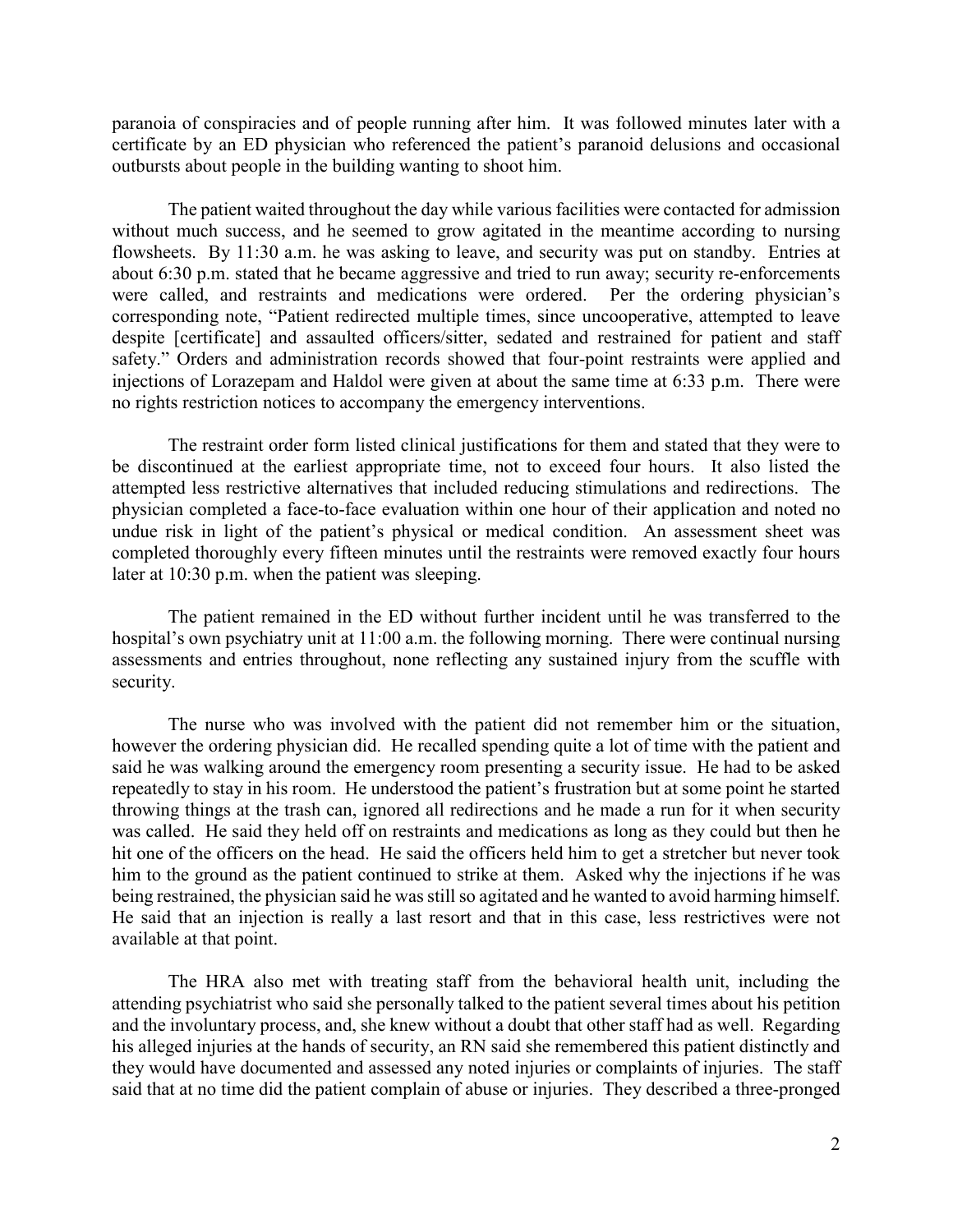investigation process to engage if they had, which would include reviews by risk management, human resources and law enforcement if needed. Neither theirs nor the HRA's record review turned up evidence of any injuries.

Administration followed up on the injury claims after receiving our letter and met with the ED and psychiatry teams as well as the security staff involved. Nothing was discovered after their thorough review.

#### **CONCLUSION**

U of I Hospital involuntary admission policies state that the process may begin via evaluation from the ED and calls for the completion of petitions and certificates as Code-required but does not clearly address the need to complete petitions and certificates for the authority to detain anyone in the ED while under evaluation or awaiting admission/transfer. The policy continues to state that once admitted, the petition is to be covered with the patient and a copy given within twelve hours, in line with the Code.

Policies on restraints state that they are only imposed to ensure the immediate safety of the patient and staff. It outlines safety procedures and oversights according to related regulations and it includes a section to address forced medications while in a physical hold, but not while in full restraints.

Under the Mental Health Code, a patient may be detained for an evaluation for involuntary admission on the presentation of a petition which must be followed by a certificate completed within twenty-four hours. A copy of that petition and an explanation of its contents must be provided to the patient within twelve hours of admission. (405 ILCS 5/3-600 et seq.). A patient enjoys the right to refuse all services including medications unless it becomes necessary to prevent serious and imminent physical harm and no less restrictive alternative is available. A patient is free from restraint unless necessary to prevent physical harm and always free from physical abuse from staff. A restriction notice must be completed and provided to the patient and any person or agency he designates whenever his right to refuse medication is restricted or whenever he is restrained. (405 ILCS 5/2-107; 2-108; 2-112 and 2-201).

According to the record, the patient voluntarily entered the ED with medical complaints that were cared for without his objections, and when he was assessed for psychiatric problems he began to display, a petition and a certificate were appropriately completed to detain him for an admission. The documentation and the staffs' statements suggest that the petition and the rights and process detailed within were shared with him within twelve hours following his admission. After about sixteen hours waiting in the ED, he tried to leave while under a petition and became physically harmful striking at the security personnel who tried to stop him. He was appropriately restrained, and while that would seem to be enough to meet the emergency, his right to refuse medication was restricted at the same time. It is questionable whether the need to prevent serious and imminent physical harm and no less restrictive alternative was available, e.g, restraints, was still apparent, although the physician insisted to us that the patient's safety was still at risk. His